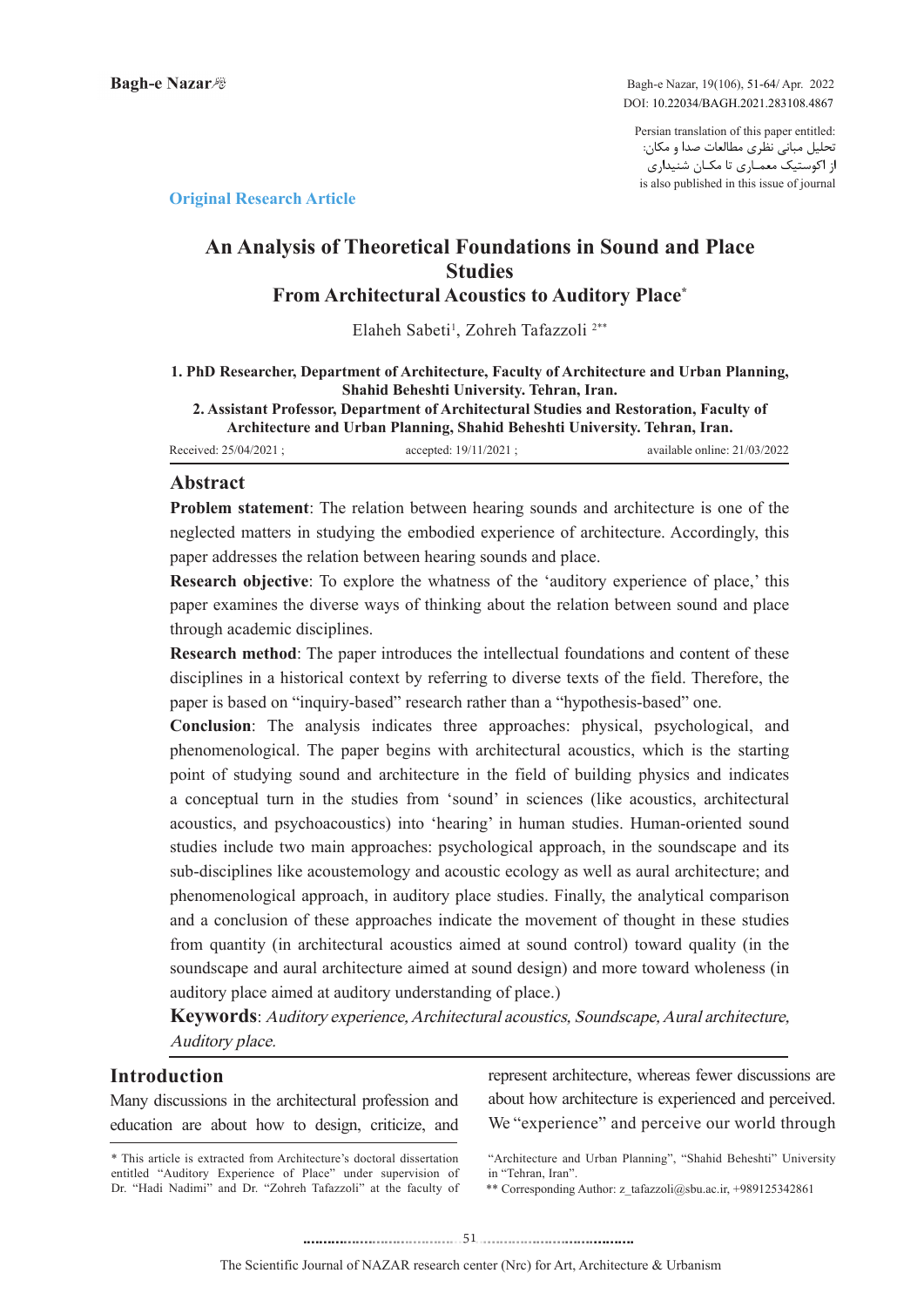our bodies as well as our senses, memories, associations, and mentalities. Therefore, "place" is experienced as the reality of our world through this "embodiment", the consequential way "architecture" is experienced.

In this regard, the main focus and assumption of architecture have always been about "seeing" architecture, especially since the modern era. In fact, all efforts have been put into constructing "something to see", whereas the other aspects of the architecture have been neglected. However, "hearing" has long been an aspect of our embodied relationship with the world, and the relation of this type of world experience, i.e. "auditory experience", to architecture and place in general can be one of the main questions of architecture: How can a place be experienced through hearing? What are the characteristics of this experience?

Searching through what others have thought about this relationship forms the main question addressed in this paper: "What have been the intellectual foundations and the main contents of studies on the sound-place relationship?" Therefore, like many studies based on the critical review of previous studies, this paper is based on an "inquiry-based" study rather than a "hypothesis-based" one. According to the review of different research texts addressing the soundplace or sound-architecture relationship, there is a wide variety of studies in different areas. These studies have been shaped based on intellectual paradigms of their era, which examine the soundplace relationship from a specific perspective.

There was no specific discipline for studying the sound-architecture relationship until the beginning of the 20th century, and the relationship was probably limited to the practical experiences of architects. The relevant papers on sound published in Iranian and Western cultures before this time are limited to music theory<sup>1</sup>, physics, and sometimes auditory sense in philosophy with no references to the relation between sound and architecture, or place. Out of all those references,

52

we know only two brief papers on this area. The first one is Chapter 5 of The Book of Healing on hearing (Ibn Sina, 1984, 85–93), in which the indoor behavior of sound is discussed briefly. The second one is the fifth book of Vitruvius: The Ten Books on Architecture (Vitruvius, 2009), Chapter 5 of which addresses the sounding vessels in the theatre. Despite the existence of a space like C<del>ini</del>kāna of Ālī Qāpū palace in Iran that was probably used to hear music, there are no written references about this style of design and how to use this space or similar spaces. Hence, this paper is based on the texts from the 20th century and afterward.

Reviewing the literature regarding the research question in this paper, i.e. the "intellectual foundations" of studies on the sound-place relationship in the pivotal sound studies<sup>2</sup>, indicates no explicit answer. As this paper discusses, the philosophical study of sound is a new subject that is being shaped. Within these studies, there are brief indications to intellectual foundations usually based on the philosophy of perception. For instance, Dokic points out "The description and the analysis of what I hear, of what I have the impression of perceiving independently from what I can learn from nonperceptual information, for instance from a physics book - belongs to the phenomenological component of philosophical research "(Casati & Dokic, 1994, 1), which indicates implicitly two physical and phenomenological approaches in sound studies. The texts putting together different views have not formed their classification based on the intellectual foundations. For example, there is a thematic classification (hearing, space, transduce and record, collectivities, the sonic arts, and voice) in The Sound Studies Reader (Sterne, 2012). However, intellectual foundations have been stated in the studies of "sound-place" relationships are often much less than the studies of "sound".

Therefore, this paper investigates the theoretical foundations and general contents of the studies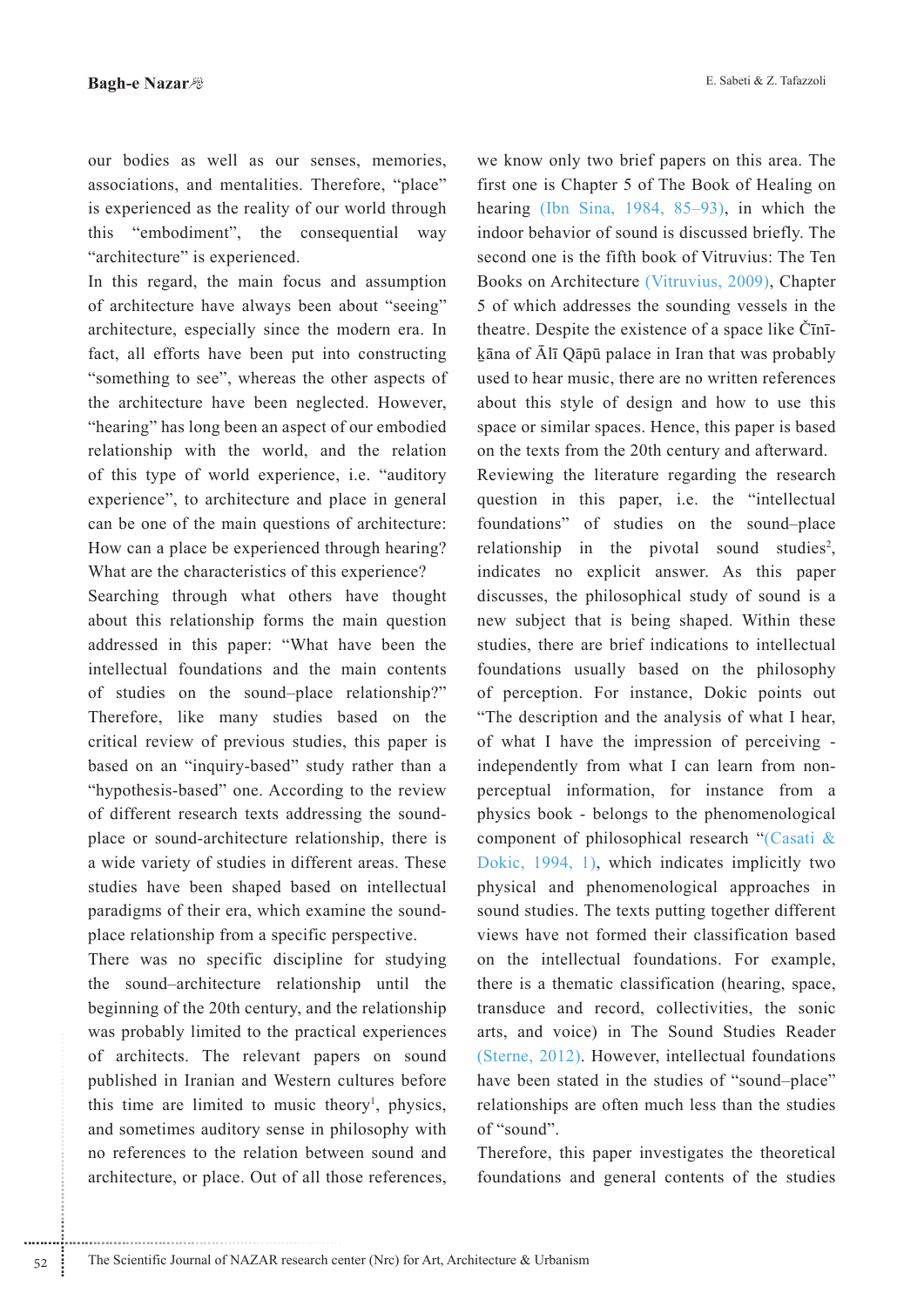on sound and place, or architecture to analyze their "intellectual foundations." The investigation starts from the beginning of the 20th century when architectural acoustics emerged. The paper also introduces the advent of studies on sound and place, after the physical approach in architectural acoustics, which are the psychological approach (soundscape and aural architecture) and the phenomenological approach (auditory place). The main question, intellectual foundations, and assumptions of each field are addressed in each section with regard to three major concepts of "place", "sound", and "human" by reviewing the topics, methods, and their representation methods (e.g., the words used in each area). Finally, these approaches are concluded to present a general analysis of thoughts on place and sound.

#### • Physical approach: architectural acoustics

Considered a subfield of physics, acoustics is the study of sound generation, emission, and reception. It has many branches, among which architectural acoustics is linked to architecture and sound.

# **- Origins and contents of architectural acoustics** studies: study of sound behavior in architectural **physicality**

The serious study of sound and architecture stemmed from empirical sciences and physics with studies conducted by Wallace Clement Sabine, a professor of physics at Harvard University. Sabine started finding a solution to a sound problem in Fogg lecture hall and managed to find the reverberation time formula, which shows the relation between volume and materials within a space and the duration of sound stability in that space (Rossing,  $2007$ ,  $9-24$ ). This formula contributed to designing different spaces such as concert and lecture halls. Boston Symphony Hall was the first music hall where the acoustic calculations and design were performed by Sabine. In 1922, Sabine published the research findings in Collected Papers on Acoustics (Sabine, 1922) that can be considered the first comprehensive book about architectural acoustics.

In the same period (the early  $20$ th century),

studies of sound were affected by behavioral psychology, and psychoacoustics was developed to study the sound-human relationship. In fact, psychoacoustics is the study of a stimulus called a sound and the human response to it by studying the "measurable" subjective effect of hearing sounds in close connection to the physiology of the Ears. The results of these studies are presented on various diagrams and parameters (e.g. hearing threshold or equal-loudness contours), which can also be used in studies and calculations of architectural acoustics<sup>3</sup>.

The development of electronics, media (e.g., TV and radio), and electroacoustic equipment (e.g., sound recorders and playbacks), which introduced "sound engineering" in the early 20th century, resulted in creating certain spaces such as sound recording studios and acoustic laboratories designed by acousticians. In this period, the growth of mechanical life caused many noises such as the noises of cars, mechanical facilities, factories, and machinery in daily life. As a result, an important subfield of acoustic studies called "building acoustics" was developed for sound insulation (i.e., noise control and noise reduction). These studies mainly address the mutual relation between sound behavior and building materials which are connected to psychoacoustics in practice. Therefore, the purpose of studies in 'architectural acoustics' is sound transferring, and in 'building acoustics' is sound insulation, both through "calculation and measurement", so that spaces can have certain properties based on the predefined parameters.

**Example 12.** and an interaction in France<br>
acoustics was introduced in Iran by<br>
ili, the first Iranian acoustician with<br>
in architectural acoustics in Persian<sup>4</sup><br>
56, 1957).<br>
aaeelbeigi and Gholam Ali Liaghati<br>
accelbeig place relationship. In fact, most of the existing In Iran, there are only a few studies on the soundstudies are translated into architectural acoustics. Architectural acoustics was introduced in Iran by Mahdi Barkashli, the first Iranian acoustician with modern education, in the 1950s. He wrote the first papers on architectural acoustics in Persian<sup>4</sup> (Barkashli, 1956, 1957).

Zia-al-din Esmaeelbeigi and Gholam Ali Liaghati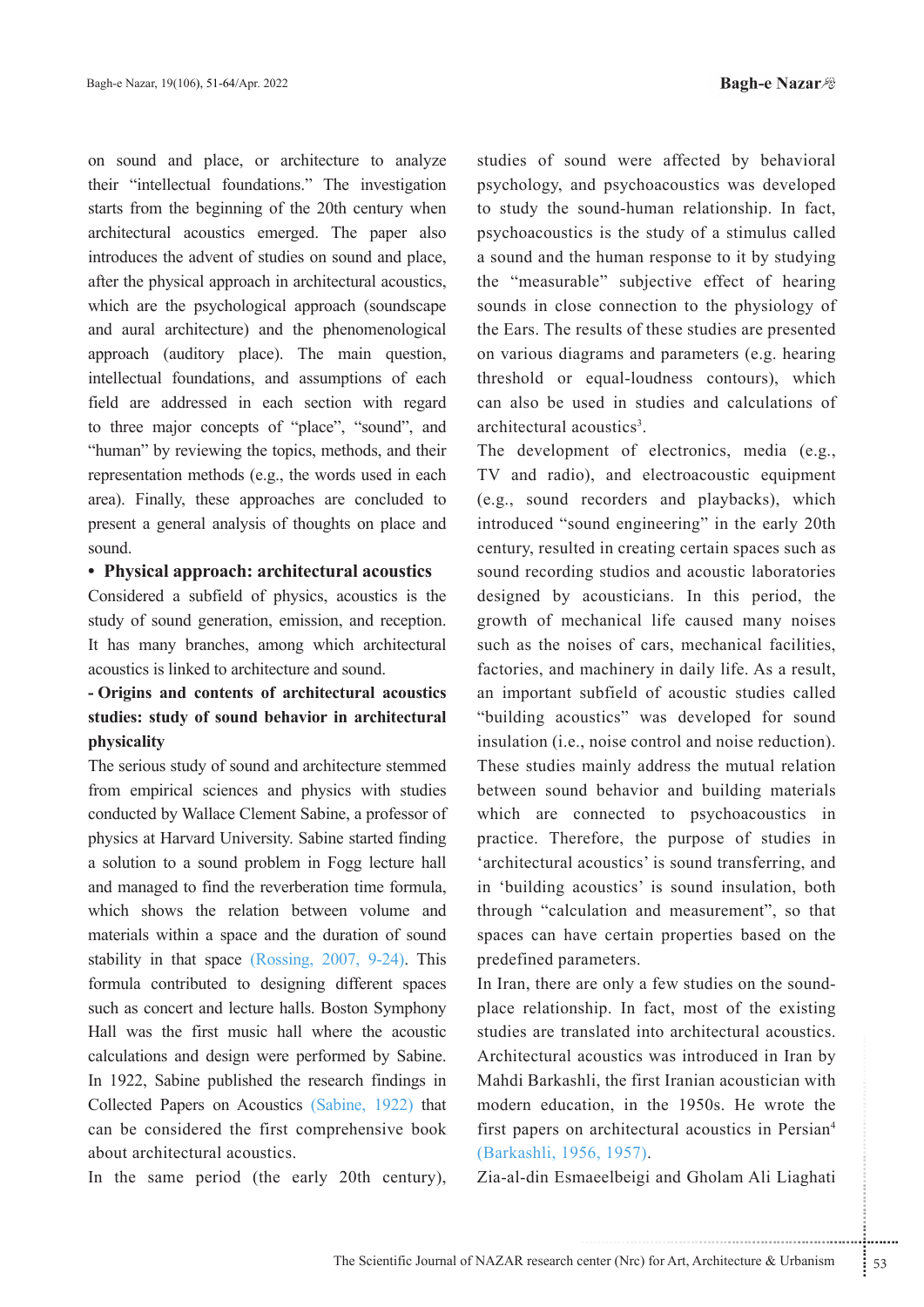E. Sabeti & Z. Tafazzoli

were the ones who made many efforts to expand architectural acoustics in Iran by translating western works and using electroacoustics in architectural spaces. The first book that they translated in 1971 was called Fundamentals of Acoustics. In the early 1980s, Gholam Ali Liaghati and Khausrow Maulana established an acoustic laboratory in the building and housing research center to initiate studies of architectural acoustics in Iran. Their studies were mainly limited to testing building materials for sound insulation or acoustical studies of certain spaces such as halls or schools in Iran. The results, which are all about building physics, are a few authored books such as National Building Regulations (No.18). In recent years, theses and papers written in Iranian universities have often adopted an acoustical approach. They are classified as building physics. Studying Iranian traditional architecture from an a coustical perspective includes a paper was written by Gholam Ali Liaghati who studied Alī Qāpū and its cavity absorbers. The paper was presented at the International Acoustics Conference in Tokyo (Haghdoost, 1998, 337-338). Moreover, Khausrow Maulana conducted an acoustical test on  $\bar{A}$ lī Qāpū; however, the results of the study have not been published officially yet<sup>5</sup>. The rest of the papers only addressed the acoustic wonders of some Iranian architectural spaces (e.g., the dome of the Shah Mosque in Isfahan).

# **- Main question and intellectual foundations of architectural** acoustics

Referring to the content of architectural acoustics<sup>6</sup> indicates that the main question in this discipline is about "how to change the sound behavior in space physicality". It is tested by a variety of parameters and factors such as Reverberation Time, Sound Pressure Level, Clarity, Transmission Loss, and Preferred Noise Criterion, all of which have numerical values. The main issue in psychoacoustics is the 'subjective relation between the physical parameters of heard sounds by human'. The statistical and numerical results of experiments in this field are presented in various parameters and diagrams such as Speech Transmission Index, Thresholds of Audibility, and Equal-Loudness Contours. In these studies, complicated sounds such as speech are assumed as a collection of simpler sounds and decomposed into meaningless components.

Therefore, "place" in this science is defined as a space physicality consisting of surfaces with specific materials among which there is a volume of air. "Sound" is a wave emitted in the air with measurable physical characteristics such as frequency, intensity, and spectrum. Hence, architectural acoustics studies the emission of these waves and their transformations through absorption, reflection, and diffraction when they hit different surfaces. Finally, the changed sound reaches the "human" ears, and how the sound is heard is a measurable response on the part of a listener based on the physiology of the ears and the function of the brain. Thus, the space physicality–sound and sound–human relationships are separately studied quantitatively to achieve the sound "control" results. Since these studies are rooted in physics, architectural acoustics is categorized under building physics.

Despite a background to the studies of acoustics before the 20th century, this science entered the architectural field when the other fields of physics found their way into this area. It marked the beginning of modern architecture when the procedures of design and construction took a different direction from the past. In fact, the modern paradigm of architecture has paved the way for the introduction of physical concepts such as acoustics into buildings. Furthermore, the attitude and notion that resulted in the separation of structures from buildings, the use of equipment in architecture, and the introduction of technologies to architecture formed architectural acoustics and building acoustics. As long as modern architecture was not criticized seriously (prior to postmodernism), the sound-architecture

............................................................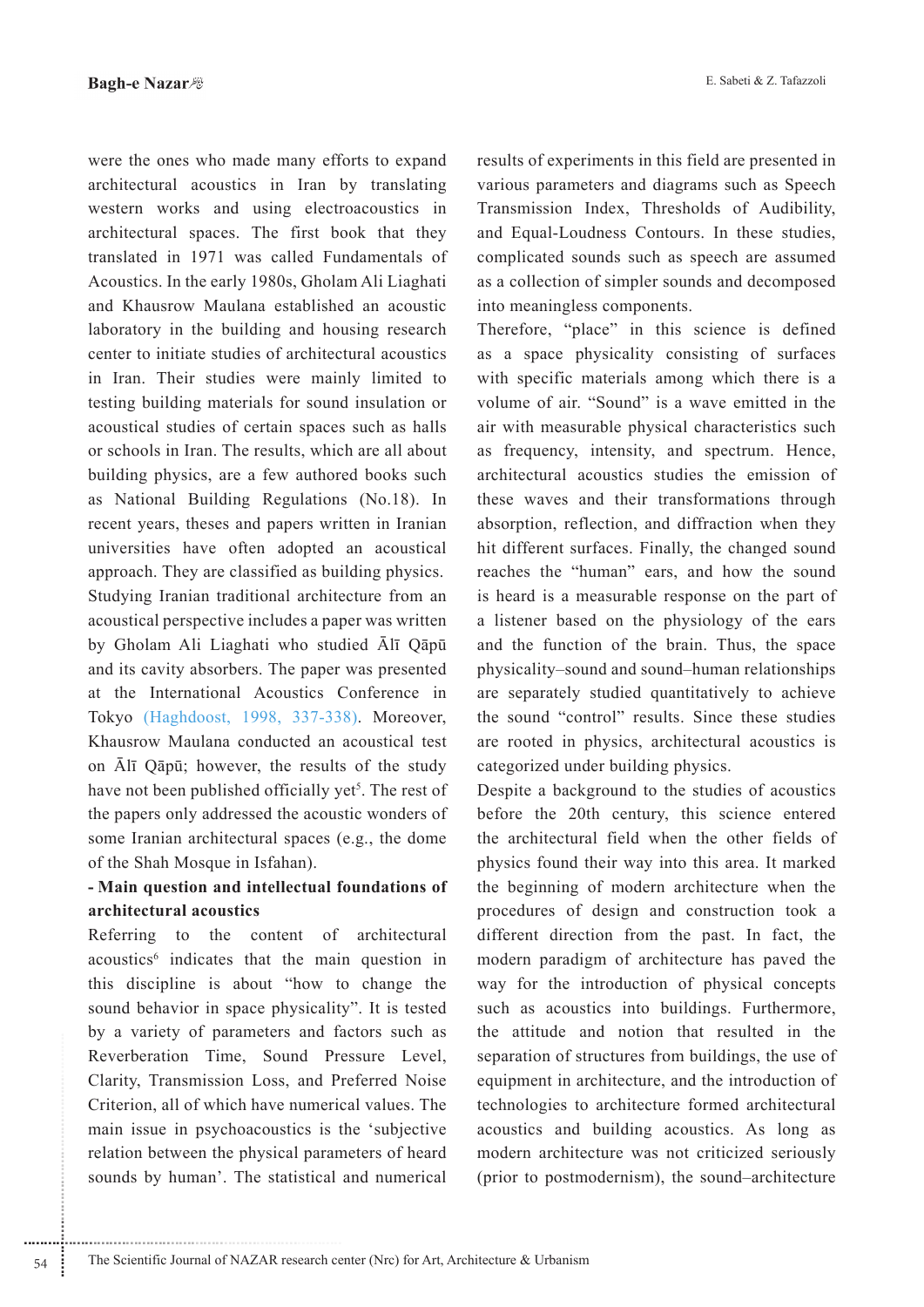relationship was studied with this rational assumption, i.e. the physical point of view.

- A shift of thought from "Sound" to "Hearing" Along with the criticism of modernism in the 1970s in various areas, Sound knowledge benefited from such notions, and Sound studies became prevalent in different disciplines such as philosophy, psychology, anthropology, musicology, and art. In this regard, the most important change was the formation of new approaches to sound study in which the pivotal concept changed from "sound" physics" to the "hearer". This change occurred in two different intellectual foundations, the first of which is the "psychological" approach introduced in the earliest comprehensive texts like The Soundscape by the musician Schafer. The second one is the "phenomenological" approach, the first comprehensive text of which was Phenomenology of Sound by philosopher Ihde. In the following section, the expansion of these two types of thinking will be indicated in "the studies in which sound as the matter of hearing is linked to the study of place or architecture".

#### • Psychological approach

The psychological study of sound means discussing "hearing" as a human issue and studying the mutual effects between hearing different kinds of sound and human from various cognitive, sensitive, and emotional perspectives. Regarding the place, these studies are introduced as two fields of "soundscape" and "aural architecture".

### - Origins and contents of soundscape and aural architecture studies

### soundscape: harmony of sounds in the environment

In 1977, a book titled "The Soundscape: Our Sonic Environment and the Tuning of the World" (Schafer, 1977) was published to have profound effects on how to think about sound and place by introducing the concept of "soundscape" in relation to different disciplines such as anthropology, urban design, and environmental psychology. In fact, soundscape means all of the sounds that are heard in an environment every day. "A soundscape consists of events heard not objects seen" (Schafer, 1994, 8) According to Schafer, the soundscape resembles a piece of music that cannot be harmonious and can be annoving if the musical instruments are not tuned. The concept of soundscape was introduced in the newly established Simon Fraser University (SFU), in Centre for Studies in Communication and the Arts, in nearly 1965 to first study all sounds (everyday sounds and historical sounds mentioned in books) rather than just noise with an emphasis on the feelings caused by those sounds (e.g., pleasure and annoyance) (Schafer, 2013, 6-8). The World Soundscape Project interpreted the soundscapes of a few urban and rural places by recording their everyday sounds. Schafer's book is among the early achievements of that project. Concepts such as 'soundmark'<sup>7</sup>, 'signal'<sup>8</sup>, or musical concepts such as 'keynote'<sup>9</sup> and rhythm indicate the attention to "hearing" rather than "sound" in this area. Following this attitude, other topics such as acoustic communications have been discussed, for example in the book acoustic communications (Truax, 1984), with an emphasis on the sound generation and hearing (especially in speech and music).

The main difference between soundscape and architectural acoustics is the willingness to study the relationship between humans and sounds as well as cultural differences in hearing, something which has shifted the study of environmental sound from "empirical sciences" into "humanities". Using acoustical tools (e.g., a visual recording of sound), the soundscape addressed the relationships between sound and history, culture, myth, literature, communications, etc. The studies of soundscape aim to make sounds harmonious and pleasant in living environments forming various areas such as acoustemology $10$ (in anthropology and ethnography fields) and acoustic ecology<sup>11</sup>. With this purpose, soundscape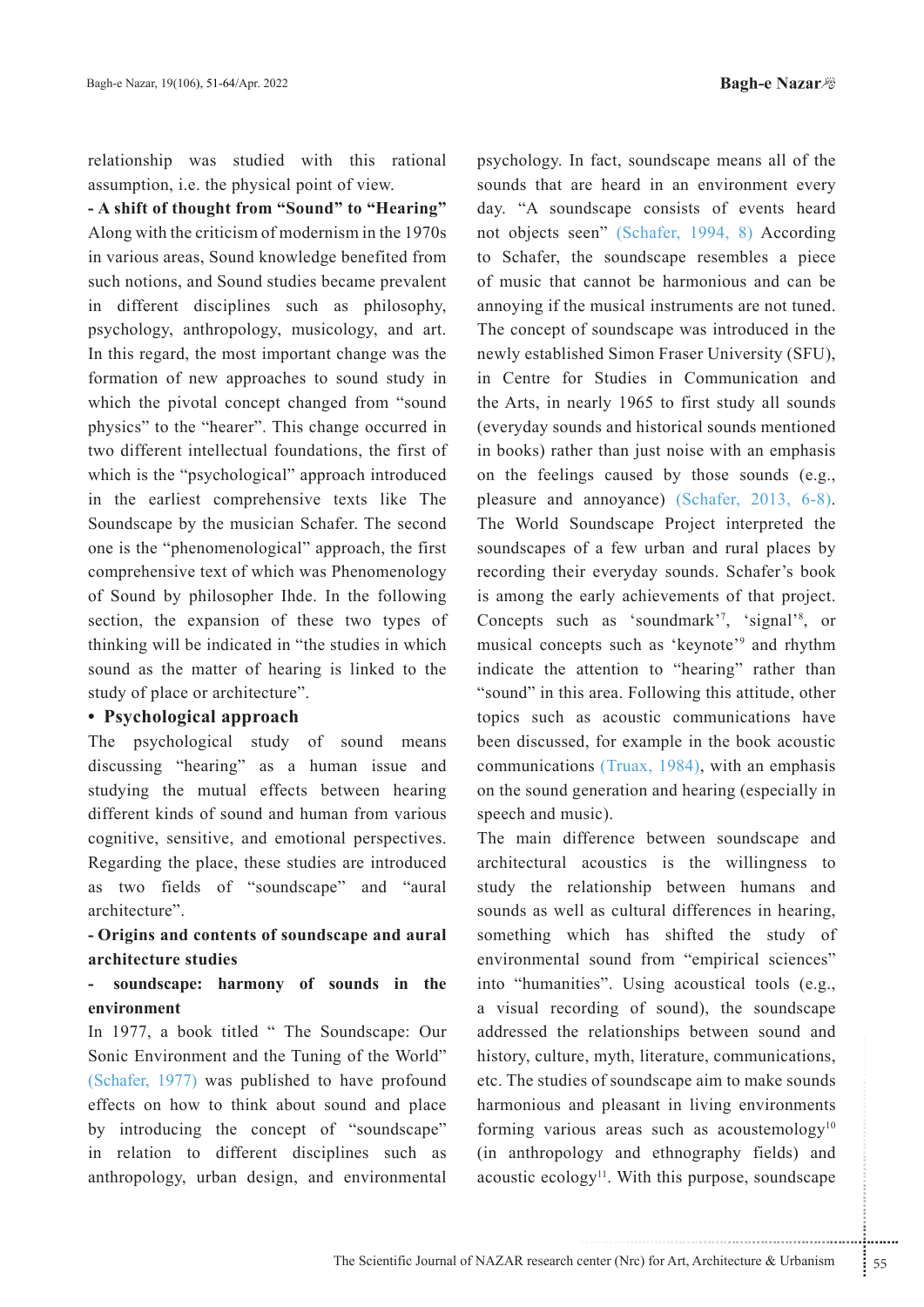has entered the urban design and environmental psychology more than any other area and resulted in the study of sound in urban outdoor environments through quantitative and qualitative methods by visualizing sound, recording sound, studying texts, sound walking<sup>12</sup>, etc. Finally, the main function of these studies is to identify a sonic environment to achieve higher levels of harmony through intervention and design.

Accordingly, the concept of soundscape has not seriously been introduced into architectural discussions. The studies of aural architecture in the early 21st century can probably be considered the architectural aspect of these studies.

# - Aural architecture: architectural interpretation **soundscape of**

Two main branches of studies on sound and place, i.e. architectural acoustics and soundscape, had been the main topics of this area until the early 21st century. In fact, indoor spaces and architecture were studied in the field of architectural acoustics, whereas urban outdoor spaces were studied in the field of soundscape. Published in 2007, Spaces Speaks, Are you listening? Experiencing Aural Architecture (Blesser & Salter, 2007) addressed architecture in addition to expanding the studies of soundscape by adopting a soundscape approach, i.e. the pivotal concept of a hearer perception  $13$ . The main concept of this field is "auditory spatial awareness" which means humans can detect spatial features such as dimensions, shapes, and materials by hearing the reflections of sounds. "When our ability to decode spatial attributes is sufficiently developed using a wide range of acoustic cues, we can readily visualize objects and spatial geometry: we can "see" with our ears"  $(ibid., 2)$ .

This concept that includes sensory anthropology and building physics is not merely a cognitive phenomenon. It also includes a hearer's feelings, emotions, and reactions to these sounds. The complicated combination of hearing spaces through auditory spatial awareness leads to "aural architecture" that is experienced by hearing along with personal, cultural, and social meanings. Accordingly, an aural architect is not a designer of space physicality but forms certain events to develop a specific aural architecture with the help of a designer of space physicality (i.e., an architectural acoustics designer).

Like the soundscape, the content of aural architecture is based on the "hearer"; however, the soundscape addresses outdoor spaces, whereas aural architecture usually studies indoor spaces. Therefore, a "sound source" is important in the sound scape, whereas the "reflection of sound" matters in aural architecture. Using architectural acoustics, aural architecture studies the indoor and architectural soundscape and describes the human behaviors and feelings in reaction to aural architecture throughout history (from prehistoric architecture to contemporary virtual auditory spaces). These studies aim to design aural architecture (sounds and their reflections).

Despite extensive studies on soundscape and aural architecture, these areas are less known than architectural acoustics in Iran. The only Persian texts are the contents from one of Payam-e-<br>UNESCO journals (UNESCO, 1976). This journal consists of a few articles about soundscape, search for historical sounds, and the sound-psychology relationship. A few other theses and papers were also written on the contexts of urbanism and landscape architecture in the soundscape filed $14$ .

## **- Main Question and Intellectual Foundations Architecture and Aural Architecture**

In psychological approaches, the main question that pertains to the sound-place relationship is "the effects of environmental (outdoor space, architecture, etc.) sounds on humans within the context of everyday life". It also includes physical (health), psychological, aesthetic, communicational, and cultural effects that lead to the emergence of certain behaviors and feelings in humans.

In soundscape and aural architecture, "place"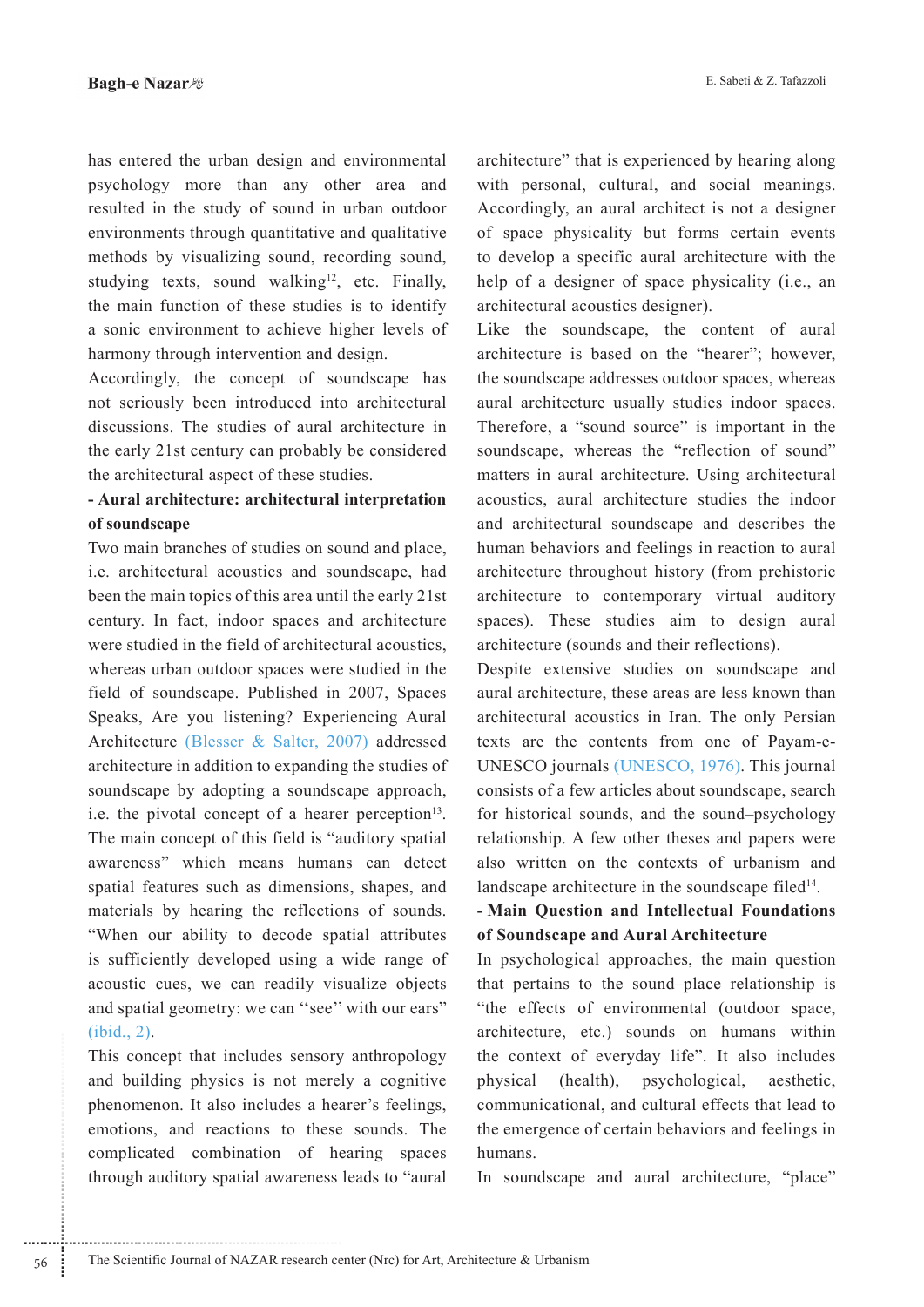**Bagh-e Nazar** 

is a series of natural environments, outdoor urban and rural spaces, and architectural spaces. In this regard, "sound" refers to the everyday sonic environment (nature, humans, noise, and their reflections), and "humans" have emotions and feelings as well as perceptive and cognitive capabilities. As it is evident, in the lexical scope of the psychological approach, this approach is human-based, which has managed to establish close relationships with cultural, historical, social, and psychological issues through acoustic tools<sup>15</sup>. Although human emotions to sounds are included in this approach, the interpretation method is scientifically based on neurology and psychology, especially evolutionary psychology. For example, Blesser and Salter have assigned a part of their book to "Auditory Spatial Awareness as Evolutionary Artifact" in which they present such analysis: "our brain evolved specialized auditory substrates that could incorporate spatial attributes into awareness" (Blesser & Salter, 2007, 317). However, other studies of place and sound have studied this issue from the perspective of human experience and interpreted it from a phenomenological point of view.

### • Phenomenological approach

Sound as an independent concept is novel in philosophy. Prior to the 1970s, the sound was often considered a "secondary quality" of objects (like color). However, with the expansion of phenomenological studies in the area of perception and the importance of multisensory perception of humans, thinking about sound and hearing (as experienced by humans) has become noteworthy. In 1976, a book was published specifically about hearing sounds in the field of phenomenology for the first time: Listening and Voice: A Phenomenology of Sound (Ihde, 1976). This book was authored following the phenomenology of perception, relying on the works of Husserl, Heidegger, and Merleau-Ponty which is mainly about experiencing the world by hearing, i.e. an experience that is not separated from the

other aspects of experience such as sight. This book addresses whatness and various aspects of auditory perception and experience including auditory dimensions, the shapes of sound, auditory horizons, auditory imagination, silence, and inner speech in which the ontological aspects of sound such as meaningfulness (that is disregarded in the physical approach), surround ability, and directionality are interpreted. Apart from a few cases such as perception of shapes, surfaces, and insides of things through hearing, this book did not mention anything directly about the relationship between hearing and architecture. However, it is considered a starting point for the interpretation of auditory experience in place. As the book is based on "auditory experience" rather than "physics of sound", it is a noteworthy book in the field of place and sound.

..................................................................... ....... ........ ........... ...... ....... ........ .......... ........... The expansion and growing importance of philosophical thinking about sound under the topic of perception can be traced back to the late 20th century with philosophical publications such as Philosophy of Sound (Casati & Dokic, 1994) and Sounds: A Philosophical Theory (O'Callaghan,  $2007$ ). One of the most important matters of this area is detecting the direction of a sound source in auditory perception which is significant in the study of sound-place relationships. In recent years, another branch of these studies has been developed based on the new phenomenology, in which sound is considered an aspect of "atmosphere". In fact, atmosphere discusses a " wholeness" that emerges as the "character" of an environment in the first human encounter with the world in the form of a "meta-individual wholeness". This concept has been theorized by Hermann Schmitz, after whom Gernot Bohme discussed the concept of atmosphere from different aspects such as architecture and music (separately<sup>16</sup>). The "character" of sound is the main concept, and Music as Atmosphere: Collective Feelings and Affective Sounds (Riedel & Torvinen,  $2020$ ) is among the latest achievements in this area<sup>17</sup>.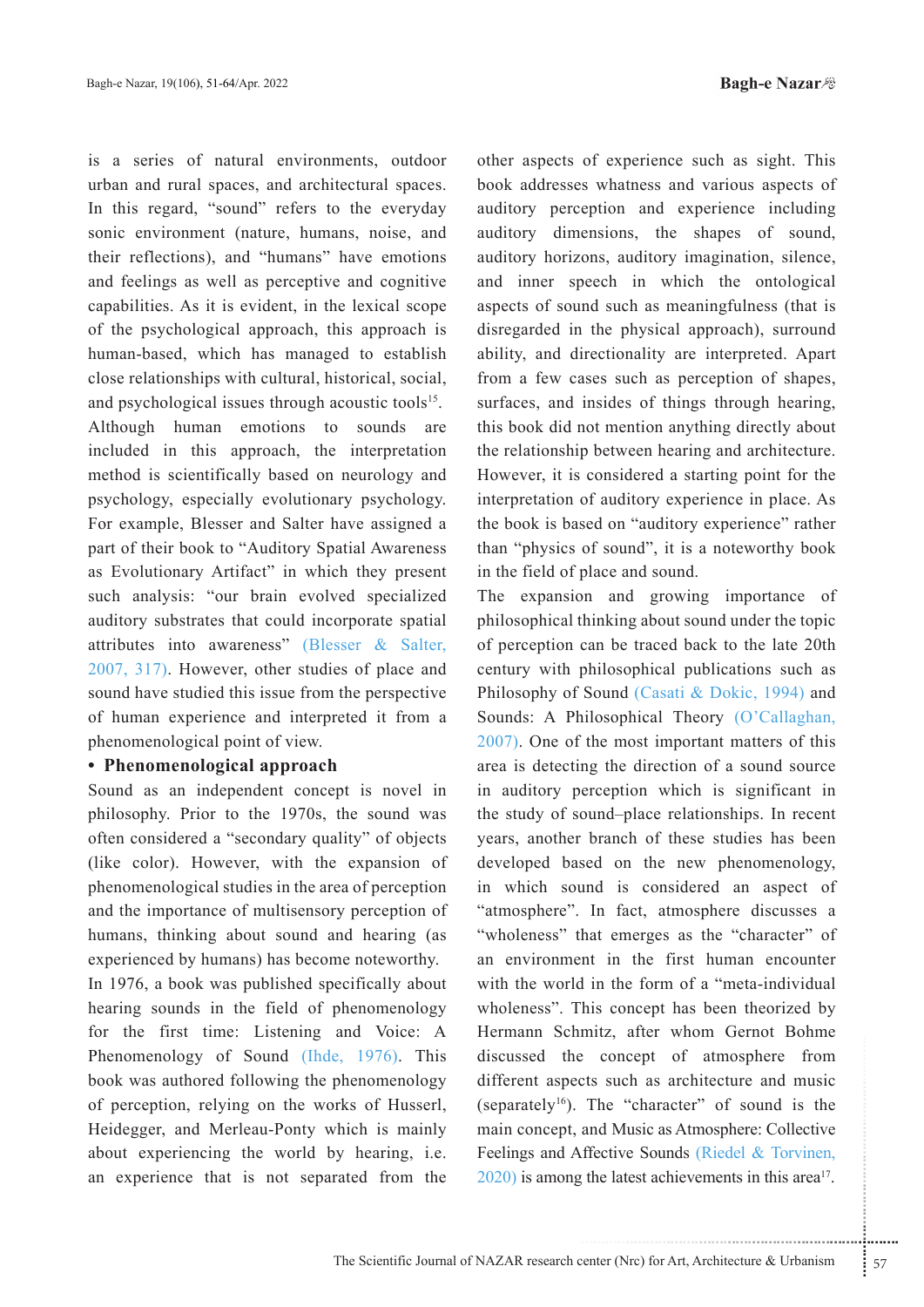In the field of the architectural atmosphere (which has a phenomenological approach to the multisensory experience of architecture), thinkers such as Juhani Pallasmaa partly addressed the relationship between auditory experience and architectural experience: "Sight isolates, whereas sound incorporates; vision is directional, whereas sound is Omni-directional, the sense of sight implies exteriority, but sound creates an experience of interiority... Buildings do not react to our gaze, but they do return our sounds to our ears... It is thought-provoking that the mental loss of the sense of center in the contemporary world could be attributed, at least in part, to the disappearance of the integrity of the audible world." (Pallasmaa, 2012,  $53$ ).

In the very recent studies of the auditory atmosphere, there are no comprehensive resources or theories on the relationship between auditory experience and place or architectural experience. However, this relationship is presented in the studies of "auditory place<sup>18"</sup> emerging from the area of cultural geography.

### - Origins and contents of auditory place studies: sound as a place maker

Since nearly the 1970s, the phenomenology of place and architecture has been formed with an emphasis on the concepts of genius loci, sense of place, and place attachment in the books by different thinkers such as Christian Norberg-Schulz in which there is no emphasis on the effects of sound and hearing on the sense of place. In these studies, place is considered an interwoven series of space physicality, events (activities, motions, etc.), and the meanings provided by them for humans. It is also a spatialtemporal phenomenon considered a framework by which experience is perceived. The discussion of sound in such studies, which mention that an auditory experience can make a place and is a factor of place attachment, is very recent.

These studies have generally approached the matter of sound in the field of cultural geography with a phenomenological approach (as case studies) and their theoretical foundations are now

being formed. The latest relevant book is called Sounding Places: More-Than-Representational Geographies of Sound and Music (Doughty, Duffy & Harada, 2019), which has tried to collect a series of scattered studies on the subject. Another series of these studies have been presented in two seminars of Invisible Places: Sound, Urbanism and Sense of Place (Invisible Places, 2014, 2017), which have covered certain topics about identity and sense of place through hearing sounds in cities. According to these studies, sounds can make feelings of being-in-the-world or notbeing-in-the-world as well as place attachment or alienation. For instance, the silence of a village interconnects all the complicated and various narrations of rural life experience and turns the place of that village into a "home" for people.

The most important point that unifies these scattered studies is "making a place" through hearing sounds. Since sounds are events, they can configure space and place. In other words, since sounds do not occur only at the moment, and an auditory experience is actually connected to all of our memories, imaginations, needs, and behaviors, sounds (including music) are the lived experience comparable and in parallel with life itself. Therefore, these studies "contribute to the ongoing efforts across the interdisciplinary field of sound studies and auditory culture to theorize the role of sound in assembling various forms of social life—in the forming of communities and places of belonging, in habitual bodily practices, in movements and rhythms, in the performance of culture and identity in places, and in the emotions, affects and sensory experiences that weave the sonic into mechanisms of sociality in general" (Doughty et al, 2019, 6).

The main function of these studies, which have not directly addressed the relation between space physicality and making a place through hearing sounds, is the "understanding" of a place through hearing with the help of evident and sensed factors rather than conscious understanding. The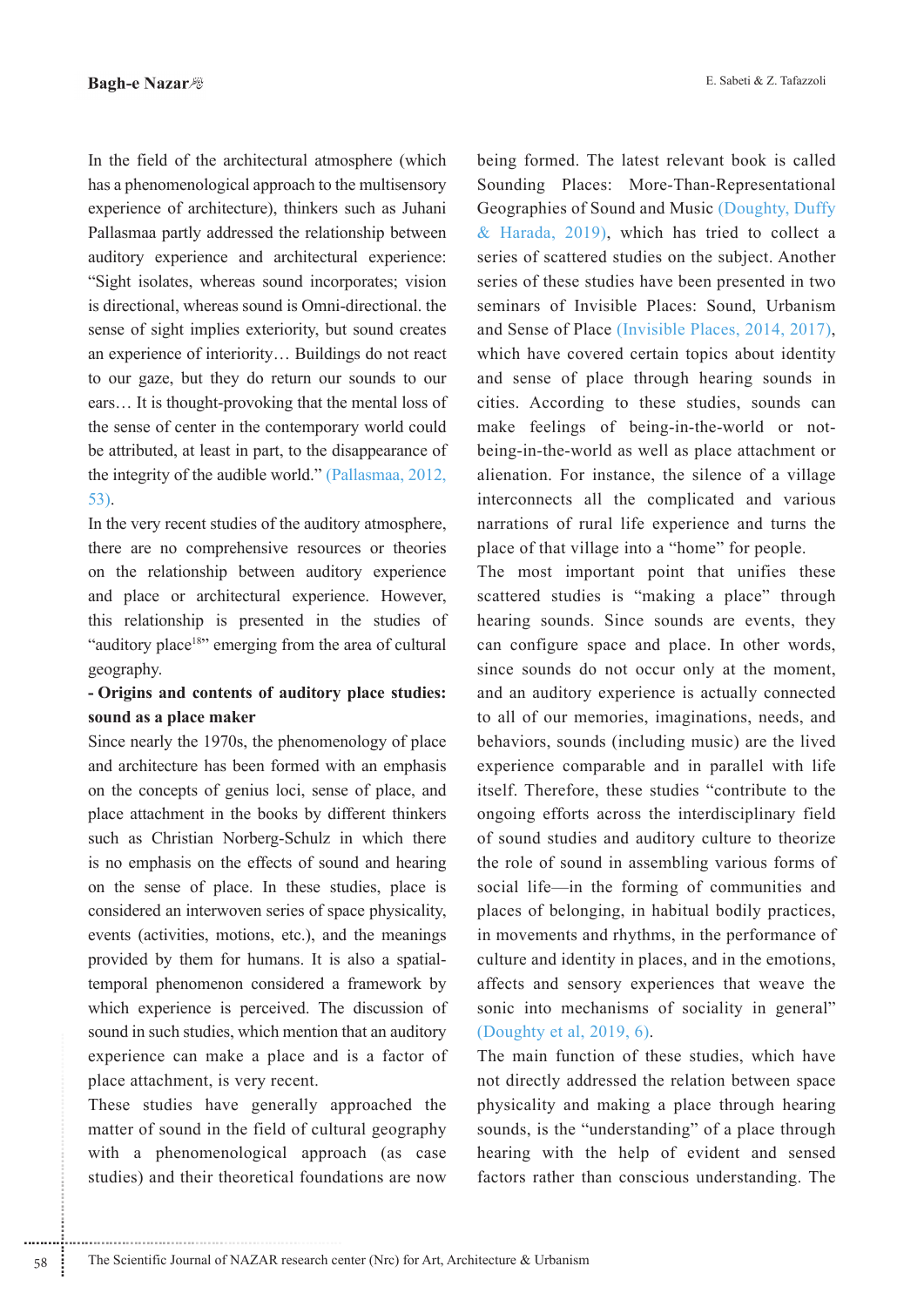study of this understanding is usually performed through the direct participation of a researcher in the experience of a research subject.

Moreover, the phenomenological approach to the studies of sound and place has also affected some interdisciplinary studies. For instance, LaBelle in Acoustic Territories believes that the topics of the book represent a combination of phenomenology (Labelle, 2010, xix) and the physical behavior of sound. He has addressed the matter of place by introducing the concept of 'acoustic space' and has interpreted the auditory experience of these spaces through the acoustic territory, echoes, culture of silence and noise, and sound in different spaces of everyday life.

### - Main question and intellectual foundations of auditory place

The main question of auditory place studies is the "whatness and howness of participation of auditory experience in the place experience" or the "how human experiences a place through its auditory aspect". Therefore, the auditory experience is considered an aspect of the wholeness of lived experience, and its presence is investigated at the formation of the sense of place and place attachment. The difference between these studies and psychological studies is the idea of the connection between human to the lifeworld. In other words, like scientific studies, psychological studies consider the human psyche an object for study; however, human is not the object of study in phenomenological studies but is the center of experience that can be received and interpreted. Hence, these studies are often characterized by cultural and existential aspects.

As discussed in the previous section, "place" is the context of human experience in the studies of auditory place and is not merely considered a space physicality but includes all events and meanings. Experienced through embodiment with a multisensory perception, the place is the realm for the occurrence of all past and present experiences of individuals and society. In fact, it is a historical, cultural, environmental (physical), and natural phenomenon. In this area, "sound" and "human" are not considered two separate categories but are both discussed in the concept of "hearing". Thus, sound is not just a wave that flows through the air, is involved with space physicality, and is heard by humans. In fact, hearing sounds is an experience that brings cultural, historical, social, and emotional concepts resulting in a bond to nature, the emergence of various feelings, people's connection to the past and their identities, and also the sense of a place.

## **Conclusion and analysis**

As discussed in previous sections, the proposed approaches differ in their considerations of "human". In a physical approach, "human" is assumed a passive creature resembling a hearing sensor machine, the reactions, and responses of which to sonic stimuli are measurable and predictable. However, auditory perception, auditory experience, and their association with the other human embodiment experiences are considered the main topic in humanoriented approaches (i.e., psychological or phenomenological approaches). Therefore, human is studied with all cognitive, emotional, and philosophical complications. Nevertheless, the psychological approach still considers the human psyche a research object, whereas human is at the center of experience in the phenomenological approach.

According to what was discussed, the concept of "sound" is discussed differently in two physical and human approaches. "Being a wave", the physical feature of sound, is the main issue in acoustic studies, something which is also considered an important and searchable fact in the soundscape and aural architecture studies. It is also an aspect of human experience in the scope of 'auditory place' studies. Whereas meaningfulness, which belongs to humans, is considered one of the most important foundations of thought in human-

 $\frac{1}{2}$  59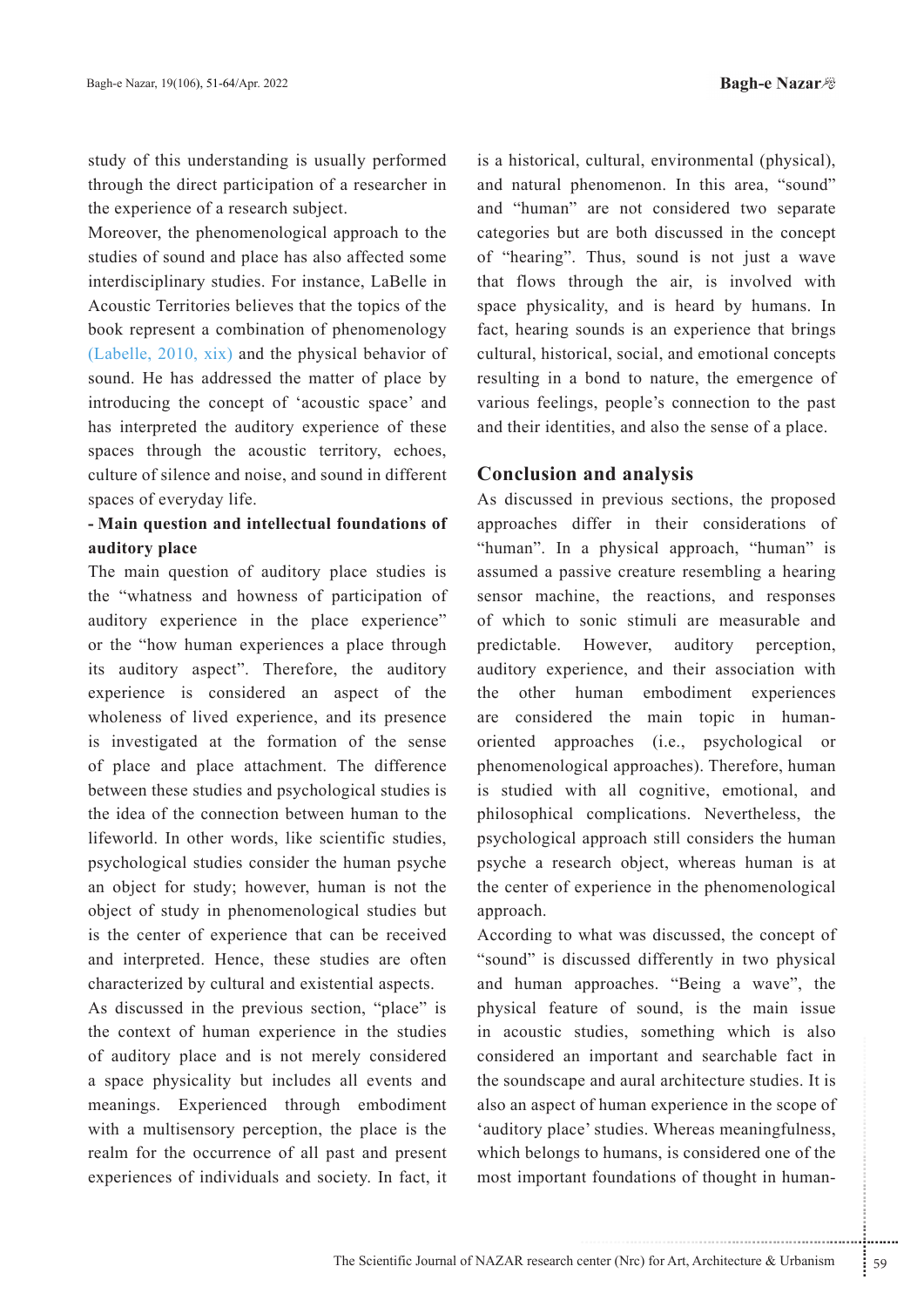oriented studies of sound, it is not considered in acoustics. Hence, sound can be considered a meaningful phenomenon of the world in human approaches in a psychological, historical, cultural, and even communicational aspect (especially in speech topics) rather than being considered only physically. The study of sound in place and architecture can also be performed beyond physical boundaries.

The physical and humanistic approaches consider the concept of "place" differently. In acoustics, a place is merely considered a space physicality. In soundscape and aural architecture, space physicality creates an understandable and evaluable (cognitive and emotional) environment in combination with sounds. In phenomenological studies, the place includes not only the space physicality but also the life events and meanings. which is a fundamental context of human experiences. Therefore, since the concept of place is entangled with everyday life, emotions, feelings, and all aspects of life in general, it cannot merely be studied through quantitative or qualitative methods and has its specific research .methods

In brief, the physical approach has been formed in the studies of sound-place relationship to "control" sound in space physicality, whereas

the psychological approach seeks to "design" a harmonious sonic environment, and the phenomenological approach focuses on the "understanding" of place through auditory experience. Thus, comparing the subjects and methods from architectural acoustics to 'auditory place' generally indicates a shift from quantity  $(in$  architectural acoustics) to quality  $(in$  the soundscape and aural architecture) and from quality to wholeness (in auditory place)<sup>19</sup>. Fig. 1 demonstrates the study model of these approaches based on the pivotal concepts of human, sound, and place as well as how to consider their relationship in relevant studies of each specific approach. Table 1 presents an overview of the three intellectual foundations discussed in this  $paper<sup>20</sup>$ .

### **Conclusion**

# **• Expansion of Results in Architectural Field: Auditory Experience of Place**

According to the Introduction, this paper aims to explain the intellectual foundations of an aspect of architectural experience (auditory aspect) to address how to think about the auditory aspect of architectural experience. A glance at the history of architecture indicates that the dominance of vision over the world of architecture is more prominent



Fig. 1. The models of study in three approaches to sound and place studies. Source: Authors.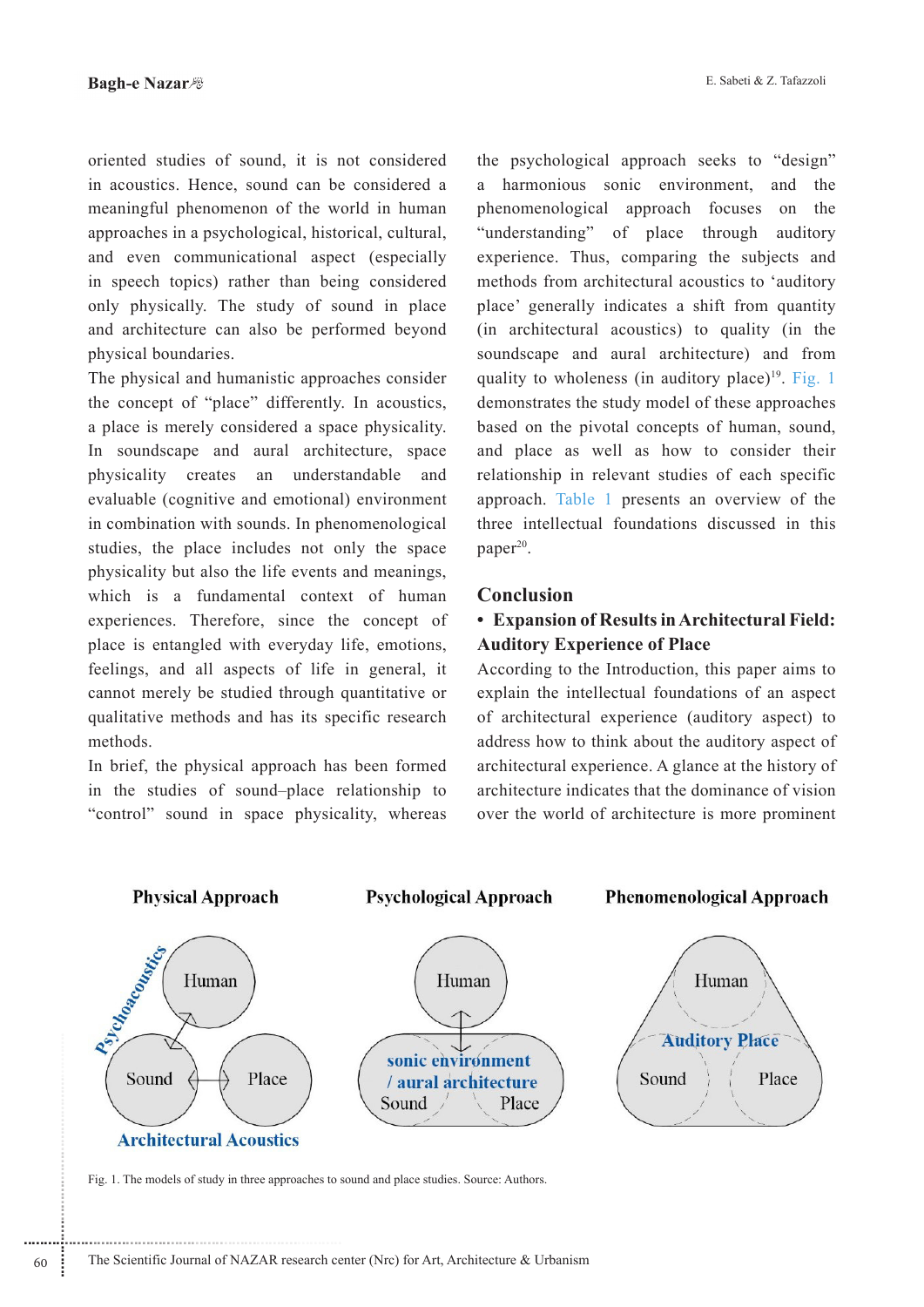Assumptions

Key Concepts

Thinking on

Phenomenology of perception

Collaboration of auditory experience to wholeness of place experience<br>Auditory experience is one of the

aspects of the embodied experience of the lived world; Sounds can make places and sense of place

Place, Auditory experience

Spatial-temporal matter, the context of lived experience, the union of space physicality, events, and meanings in a place

Something which is experienced in the auditory experience

The embodied person with perception and multisensory experience, the perceiver of atmosphere, effective and affective

| Approach                 | <b>Physical</b>                | Psychological                               | Phenomenological                                                                    |
|--------------------------|--------------------------------|---------------------------------------------|-------------------------------------------------------------------------------------|
|                          | <b>Architectural Acoustics</b> | Soundscape and<br><b>Aural Architecture</b> | <b>Auditory Place</b>                                                               |
| Origins                  | Physics                        | Music, Psychology, Acoustics                | Phenomenology (philosophy),<br>Cultural geography                                   |
| Intellectual Foundations | Mathematics                    | Musical aesthetics, Psychology              | Phenomenology of place,<br>$\mathbf{D}$ le en en en el estas el en en en en el en e |

human-made) on humans

Environmental sounds should be in harmony as a musical piece: The environment is perceptible by hearing

Keynote, Soundmark,..., Auditory spatial

awareness

Natural environment and urban spaces,

architectural physicality

Perceptible, emotional, and meaningful

wave

A person with cognition, perception,

emotion, and feeling

Table 1. An overview of theoretical foundations of three approaches to sound and place studies. Source: Authors.

Main Question (of  $\mu$  Sound behavior in space physicality  $\mu$  Effect of environmental sounds (natural and

Changes in sound properties in the

space are measurable

Reverberation time, Frequency,

Sound level, etc.

Place Space physicality

Sound Measurable wave

Human Hearing sensor machine

in the modern era than in any other period. At the same time, technological developments of the modern era have gradually made "architecture" be considered an equivalent of "building" in most cases. Hence, solving technical problems with an emphasis on visual aesthetics, usually based on what is seen on paper, has been the main concern of architectural profession and education. However, in recent decades, different architects such as Pallasmaa and Zumthor have adopted an approach based on a holistic and multisensory experience in architecture, something which indicates a return to the "genuine experience of architecture". In this approach, the focus of attention in designing is "human experience", and architecture is the place and context of this experience, but not a machine for living or a statue for seeing.

The "auditory experience of place" is an aspect of the experience-oriented approach to architecture that focuses on the auditory dimension of experiences of architectural spaces. According to all the studies reviewed in this paper, the design tools used by architects are still materials and geometry; however, an architectural designer now

faces an important question that affects the fate of a design: Are spaces merely perceived through the eyes? Is it sufficient to address the visual aspect of architecture to reach the desirable quality? What role does hearing sounds have in perceiving the quality of a place consequently designing spaces? The last question is probably answered by architects giving an architectural acoustic response. However, this results from the same dominant building and physical approach to architecture. The 'Auditory experience of place' expresses an auditory character and quality in architecture, the experience of which creates friendly, familiar, and strange places, even "home" for us: the concepts not presented in building physics.

rience of place" is a topic that can<br>opportunities for how to design. It<br>duce some forgotten components<br>md help understand how to make<br>ns with the knowledge about the<br>ce physicality, events, and their<br>enter (Nrc) for Art, The study of "position of hearing sounds in the qualitative experience of place" or "whatness of auditory experience of place" is a topic that can open up new opportunities for how to design. It can also introduce some forgotten components into design and help understand how to make better decisions with the knowledge about the effect of space physicality, events, and their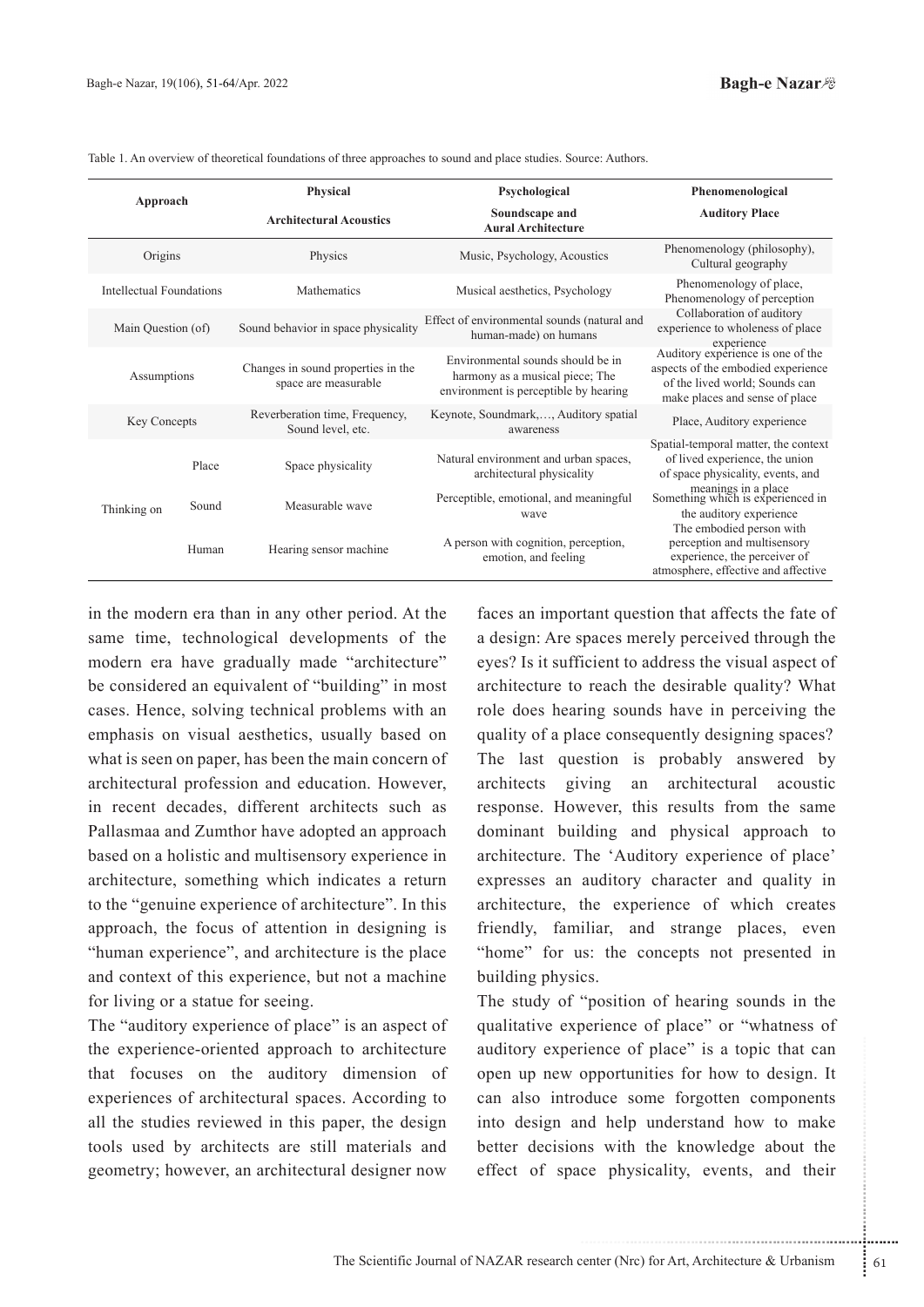meanings on the auditory qualities of spaces while designing spaces, dimensions, and geometry and selecting the materials, which create a richer experience in architecture. A little attention can properly indicate the presence of this concept in the spaces of everyday life. Inattention to hearing in design can eliminate the feeling of attachment to a house, turn the enormous lobby of a library into a frightening space, deprive a musical performance of its amicability, make a teacher shout in a classroom, and eliminate the spirituality of a religious space. Other cases can be heard and perceived in our surrounding environment with little attention.

As human life is complicated and multifaceted, the study of life in a human-made place (architecture) and the creation of such a place would be as multifaceted. Reviewing different studies on the sound-place relationship indicated that those studies leading to design results in some cases (e.g., aural architecture) included a wide spectrum from empirical sciences to art, design, and philosophy which phenomenology of perception and embodiment helped to a great extent.

Addressing the relationship between 'sound and hearing' and 'place and architecture' from the perspective of building physics — as architectural profession and education in Iran have been convinced by a brief content of it  $-$  is only one aspect of study and design. In fact, there are many artistic, psychological, and philosophical capabilities in this area. Currently, certain areas are emerging in the soundscape, sense of place, and atmosphere in relation to sound which also include cultural, social, and historical contexts. Thus, sound and hearing can be discussed in the technical aspect of architecture in acoustics as well as the meaningfulness and aesthetics of architecture in other areas such as aural architecture, soundscape, and auditory place. Each of these areas can help recognize, interpret, experience, and develop architectural spaces from specific perspectives. Naturally, a wider variety

of these areas and their conscious relationships (e.g., the conscious use of technical concepts of acoustics as tools for studying auditory experience) can enrich studies and design. Indeed, training architects should be considered the prerequisite to all cases: architects should activate all of their senses including sensing and hearing sounds in addition to seeing to communicate with an environment. Therefore, they can learn from their personal experiences and use them in designs in the first steps.

### **Endnotes**

1. The remaining texts from Ibn Sina, Farabi, Safi-al-din Ormavi, and Abd-al-ghader Maraghi indicate a rich history of sound study in Iran. 2. The diversity of these books is beyond the studies of soundplace relationships and includes fields of philosophy, anthropology, history, music, psychology of perception, sound arts, audio-visual systems, and etc.

3. For instance, refer to architectural acoustics books (e.g. Long,  $2006$ ).

4. Indeed, the first Iranian who wrote a semi-modern acoustical book was Mehdi Gholi Hedayat whose book "Majma-ol-Advar" was written in 1938. This book was published in lithographic format and there is one copy of it in the National Library of Iran, in which there is no content about the sound-place relationship.

5. Refer to (Sabeti, 2005, 216-235): Interview with Dr. Maulana.

6. Which can be followed in such books: (Beranek, 2004), (Long, 2006), (Egan, 2007), (Kuttruff, 2009) and (Everest & Pohlmann,  $2014$ ).

7. The sounds which have a specific meaning for a community, like church bells.

8. The sounds which have informing roles, like sirens.

9. In the musical area, keynotes are the tones which are heard permanently. They are the main anchor. In soundscape field, keynotes are the environmental sounds which are heard unconsciously and have a pivot role in forming the character of sonic environment, such as sea waves sounds in a coastal city.

10. Steven Feld, the founder of the word 'acoustemology', is an anthropologist and musicologist who has made the word conjoined by 'acoustic' and 'epistemology' "to theorize sound as a way of knowing. In doing so, it inquires into what is knowable, and how it becomes known, through sounding and listening" (Novak & Sakakeeny, 2015, 12). Acoustemology addresses the auditory culture of various communities to understand how they live with hearing sounds. One of Feld's well-known books is Sound and Sentiment (Feld, 2012).

11. Acoustic Ecology is a part of soundscape ecology which studies environmental sounds and their destructive effects to eliminate them from everyday life. One of the books from this field is soundscape ecology (Farina, 2014) in which the topics like fundamentals of soundscape, types of environmental sounds and their patterns, and methods of study in this field are addressed.

12. The way of recording sonic environment through walking to use for interpreting the soundscape.

13. The authors note soundscape includes sonic events and aural architecture, or aural architecture as a part of soundscape (Blesser & Salter, 2007, 15).

14. For example see (Ghaffari, Ghalenoei & Mohsen Haghighi, 2017). (Semiari, Esmaielzade Seilabi & Pasban Hazrat, 2020).

15. It is indicated in the pivotal texts of this approach like Acoustic Communications (Truax, 1984) in which, for example, it is addressed the effects of electroacoustics on human communications. For more

62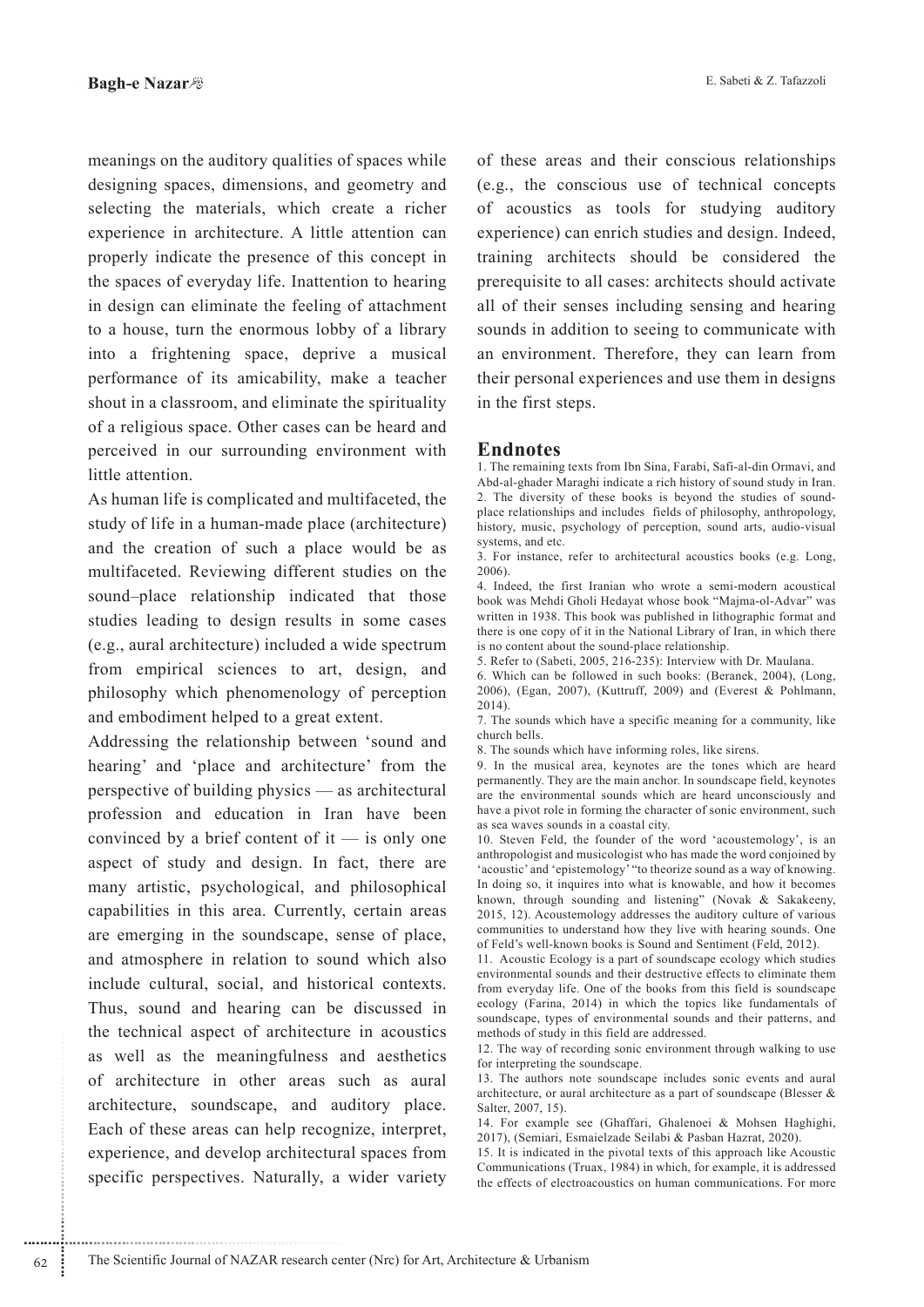information, refer to case studies of two conference proceedings on invisible places (Invisible Places, 2014; 2017). These studies include the soundscape of cities and their relation to cultures, rituals (like Sama), exploring soundscapes in travelers' memories, understanding place identity by hearing sounds, cultures of using recorded sounds, sound arts, and etc., in which they have used acoustical foundations. 16. Bohme has assigned a chapter of his book (Bohme, 2017) to architecture, and another chapter to Light and sound.

17. Even though, there are important studies in the field of musicology in Iran, like the works of Dr. Mohammad Taghi Masoudieh and Mohammad Reza Darvishi, the relation between place and sound or music hasn't been formed based on such human studies in Iran.

18. The term 'Auditory Place' is made by authors from their consideration for the field of study.

19. As these studies are mostly interdisciplinary, they benefit results of other disciplines and approaches.

20. For instance, these three approaches are indicated in these studies of sound-place relationship in Hagia Sophia: (Weitze, Rindel, Christensen & Gade, 2002) in physical approach, (Woszczyk, 2014) in psychological approach, and (Pentcheva, 2011) in the phenomenological approach. Moreover, these two videos are produced based on the the phenomenological study of Hagia Sophia : https://vimeo.com/58309259 and https://ccrma.stanford.edu/groups/ iconsofsound/film.

### **Reference** list

• Barkashli, M. (1956). Tahghighat-e Elmi Darbare-ye Acoustic-e Teatr-ha-ye Ghadim [Scientific researches about the acoustics of old theaters]. *Majalle-ye-Moosighi*, 3 (5), 6-19.

• Barkashli, M. (1957). Eslah-e Acoustic-e Talar [Correction] of the acoustics of a hall]. *Majalle-ye-Moosighi*, 3 (10), 5-12.

• Beranek, L. (2004). Concert Halls and Opera Houses. New York: Springer.

**·** Blesser, B. & Salter, L. (2007). Spaces Speak, Are You Listening? Experiencing Aural Architecture. Cambridge/ London: The MIT Press.

• Bohme, G. (2017). The Aesthetics of Atmospheres. London/ New York: Routledge.

**·** Casati, R. & Dokic, J. (1994). La philosophie du son. Nîmes: Chambon.

• Doughty, K., Duffy, M. & Harada, T. (Eds.). (2019). *Sounding Places: More-than-representational geographies of* sound and music. Edward Elgar Publishing.

• Egan, M. D. (2007). Architectural Acoustics. J. Ross .Publishing

• Everest, F. A. & Ken C. P. (2014). Master Handbook of Acoustics. (6nd ed.). New York: Mc Graw Hill.

• Farina, A. (2014). Soundscape *Ecology: Principles*, Patterns, Methods and Applications. New York/ London: Springer.

**• Feld. S.** (2012). Sound and Sentiment: Birds. Weeping. Poetics, and Song in Kaluli Expression. (3nd ed.). Durham/ London: Duke University.

· Ghaffari, A., Ghalenoei, M. & Mohsen Haghighi, N.

(2017). Positive Soundscape in Urban Space. Manzar, 9(39), 30-37.

• Haghdoost, Gh. (1998). Music House of Iran. (Unpublished master) Thesis of Architecture. Faculty of Architecture and Urban Design. Shahid Beheshti University, Tehran, Iran.

• Ibn Sina. (1984). Ravanshenasi-ye Shafa [Psycology of Shafa] (A. Danaseresht, Trans.). Tehran: Amirkabir.

• Ihde, D. (1976). *Listening and Voice, A Phenomenology of* Sound. Athens: Ohio University Press.

• Invisible Places: Sound, Urbanism and Sense of Place. (2014). Conference Proceedings. Viseu, Portugal.

 $\bullet$  Invisible Places: Sound, Urbanism and Sense of Place. (2017). Conference Proceedings. São Miguel Island, Azores, Portugal.

• Kinsler, L. E. & Frey, A. R. (1950). Fundamentals of Acoustics. (Z. Esmaeelbeigi & Gh. A. Liaghati, Trans.). Tehran: Amirkabir.

• Kuttruff, H. (2009). Room Acoustics. (5nd ed.). London/ New York: Spon.

• Labelle, B. (2010). Acoustic Territories: Sound Culture and Everyday Life. New York/ London: Continuum.

 $\cdot$  Long, M. (2006). Architectural Acoustics. Burlington: Elsevier Academic.

• Novak, D. & Sakakeeny, M. (2015). Acoustemology. In Keywords in sound. Durham and London: Duke University Press.

• O'Callaghan, C. (2007). Sounds: A Philosophical Theory. Oxford/ New York: Oxford University.

• Pallasmaa, J. (2012). The Eyes of the Skin: Architecture and the Senses. John Wiley & Sons Ltd.

• The United Nations Educational, Scientific and Cultural Organization (UNESCO). (1976). Mahnameh-ye Payame-e UNESCO, 8 (85), 4-35.

• Pentcheva, B. V. (2011). Hagia Sophia and Multisensory Aesthetics. Gesta, 50 (2). 93-111.

**• Riedel, F., & Torvinen, J. (Eds.).** (2020). *Music as* atmosphere: collective feelings and affective sounds. New York: Routledge.

• Rossing, T. D. (ed.). (2007). Springer Handbook of Acoustics. New York: Springer.

Vish Design Criteria. (Unpublished master<br>
cture). Faculty of Architecture and Urban<br>
eshti University, Tehran, Iran.<br>
(1922). Collected Papers on Acoustics.<br>
and University.<br>
1977). Soundscape: Our Sonic Environment<br>
inte • Sabeti, E. (2005). Performance Space for Iranian Music; A research to Establish Design Criteria. (Unpublished master Thesis of Architecture). Faculty of Architecture and Urban Design, Shid Beheshti University, Tehran, Iran.

• Sabine, W. C. (1922). Collected Papers on Acoustics. Cambridge: Harvard University.

• Schafer, R. M. (1977). Soundscape: Our Sonic Environment and the Tuning of the World. New York: Alfred Knopf, Inc.